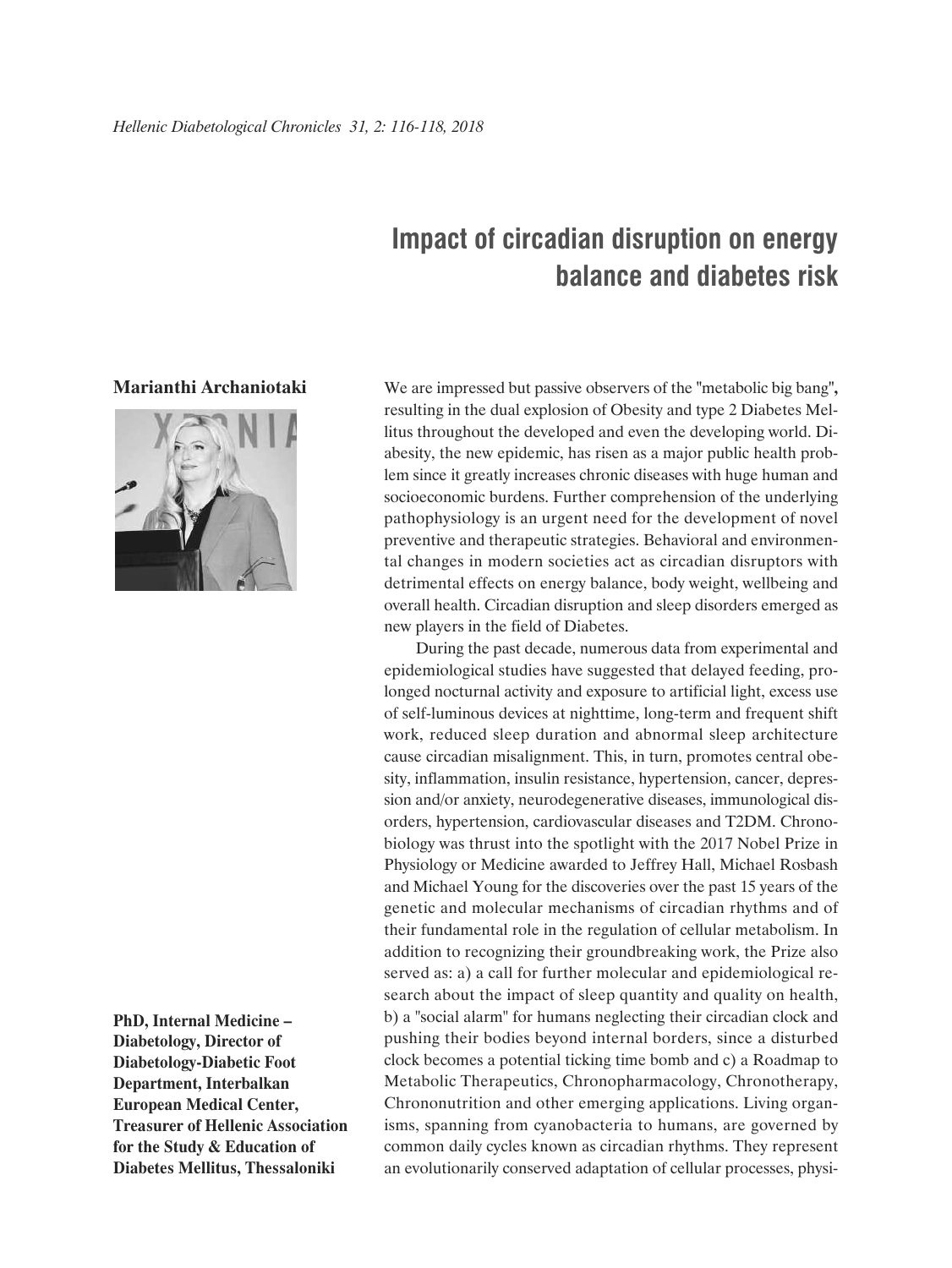ological functions and behavioral patterns to the predictable cycle of light and dark on Earth in order to optimize energy homeostasis. The word "circadian", introduced by Franz Halberg, is derived from Latin words *circa=*about and *diem*=day and literally means "about a day". Thus, circadian rhythms are endogenous, self- sustained oscillations of ~24hin the biological and biochemical landscape (tissue, cell, subcellular compartment as mitochondria, body temperature, blood pressure, levels of circulating hormones and metabolites, CNS outputs, gut microbiome, etc).

In mammals and humans, the circadian timing system is organized into a hierarchical manner with a central pacemaker or master circadian clock, located in the suprachiasmatic nuclei (SCN) of anterior hypothalamus and formed by a net of  $\sim$ 20,000 neurons. Light/Dark cycle is the most important timing cue (Zeitgeber) that sets SCN at a periodicity of ~24h. Transmission of light signals via the retinohypothalamic tract facilitates adaptation to the geographical location and daytime. In turn, SCN interacts with peripheral clocks, consisted of oscillators in various brain regions and peripheral organs including heart, lungs, liver, pancreas, kidneys, adipose tissue and endocrine glands. The SCN acts as the hypothalamic link between the retina and peripheral oscillators, entraining them to the Light/ Dark cycle. Physical activity, nutrient availability, meal timing and GLP-1 release can reset peripheral clocks and crosstalk with SCN. Glucocorticoids, melatonin, neuroendocrine outputs and direct autonomic innervation are the main endogenous signalling mechanisms by which the SCN maintains alignment of central and peripheral oscillators. A main SCN–CRH–ACTH output drives a rise in adrenal glucocorticoids just before activity onset. This promotes arousal and alertness by enhancing liver gluconeogenesis. Melatonin is an endogenous hormone produced by the pineal gland exclusively at night (21.00-4.00) and responsible forinitiation and maintenance of sleep and circadian rhythmicity. Recent data support that it affects the insulin secretory activity of the pancreatic beta cells, hepatic glucose metabolism and insulin sensitivity. Additionally, melatonin exerts potent antioxidant, anti-inflammatory and oncostatic properties, especially in breast cancer. Reduced melatonin levels, mutations and/or genetic polymorphisms of the melatonin receptors *MTNR1B*are associated with an increased risk of developing type 2 DM.

Chronic exposure to artificial light at night (ALAN) in work, home and social life result in melatonin synthesis suppression, circadian misalignment and sleep/wake cycle disruption with sleep deprivation. The widely used electric lights, like Daylight White Fluorescent and energy-saving Compact Fluorescent ones, are richer in blue  $\lambda$  and suppress melatonin release when used within 1h of bedtime. A new source of ALAN is nighttime use of personal computers, mobile phones, electronic tablets, televisions, and internet world "surfing", a behavioral epidemic in adults, adolescents and school-aged children. ALAN pollution of urban areas is a modern threat for ecosystems and humans. Unfortunately, ALAN exposure occurs concomitantly with severe decrease of exposure to sunlight, whose blue-violet (446-484 nm) spectrum synchronizes the circadian clocks and whose UV-B (290-315 nm) spectrum stimulates vitamin D synthesis. Vitamin D insufficiency or deficiency in combination with melatonin suppression is a dual deleterious factor for health. The association of exposure to ALAN and higher BMI has been found statistically significant in both adults and paediatric populations.

At the cellular level, circadian oscillation is encoded by a transcription-translation feedback loop (TTFL) of interacting transcriptional factors known as clock genes.This family includes CLOCK, Bmal1, Per1, Per 2, Per 3, Cry1 and Cry2, RORα and REV-ERBα. The positive limb of the loop contains a heterodimer complex of CLOCK: BMAL1 which binds to E-box motifs and upregulates the transcription of circadian genes, including those from the cryptochrome family (Cry1 and Cry2) and the period family (Per1, Per2 and Per3). The negative limb of the loop contains protein products of the Per and Cry genes which heterodimerise to form PER–CRY and repress BMAL1: CLOCK activity. REV-ERBα and RORα control the timing and amplitude of BMAL1 expression and provide additional stability to the molecular oscillator. The CLOCK: BMAL1 complex stimulates mitochondrial biogenesis and mitophagy through activation of SIRT1 and plays a critical role in mediating the transcription of coactivators that regulate the synthesis of 25% of genes and most of the enzymes and hormones involved in glucose homeostasis, i.e., regulation of hepatic glu-